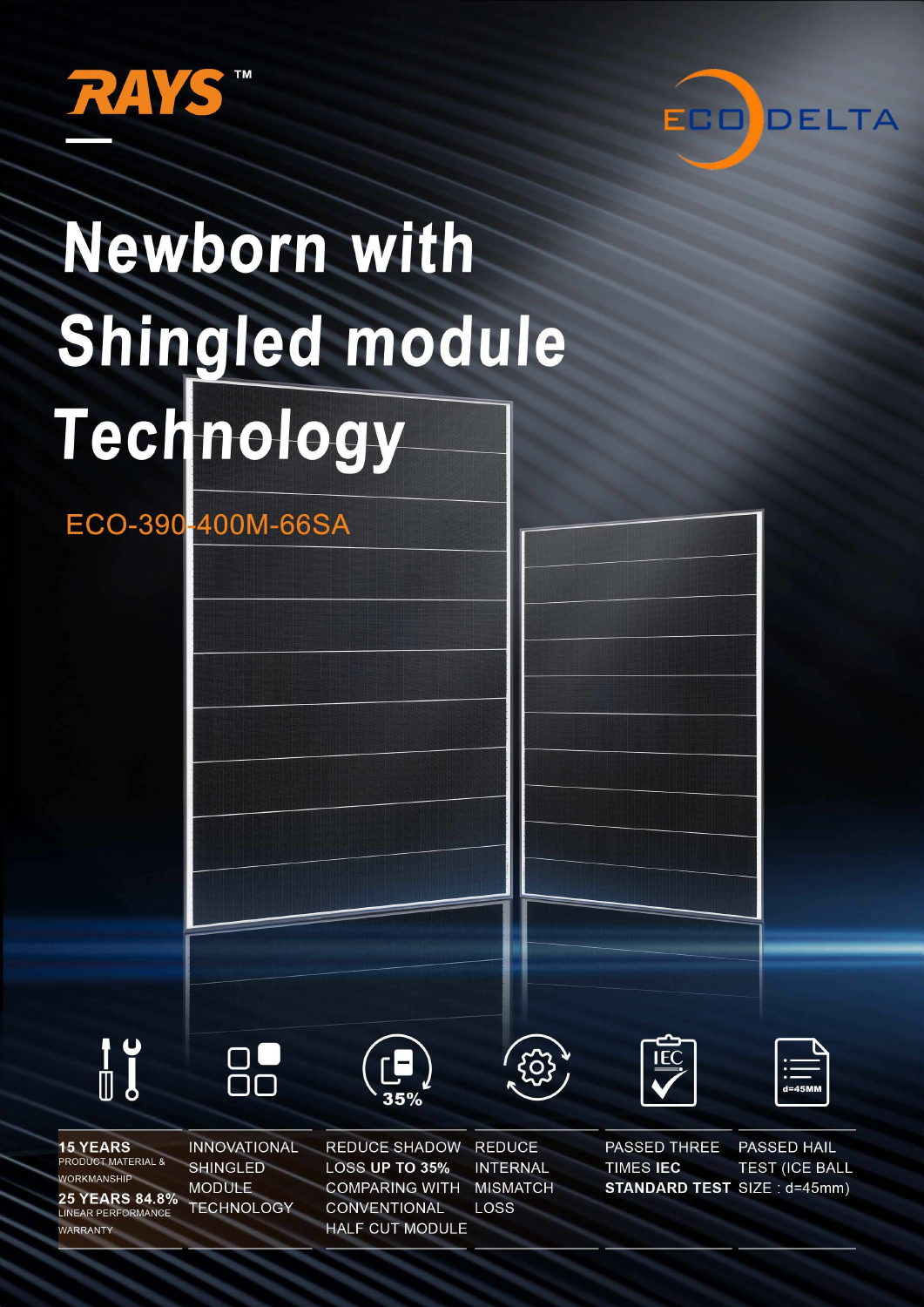

## **ECO DELTA High Efficiency Mono SHINGLED MODULE**

## **ECO-390-400M-66SA**

| ELECTRICAL DATA @ STC                            |      | ECO-390M-66SA   | ECO-395M-66SA                    | ECO-400M-66SA |  |  |  |
|--------------------------------------------------|------|-----------------|----------------------------------|---------------|--|--|--|
| Peak Power(Pmax)<br>(W)                          |      | 390             | 395                              | 400           |  |  |  |
| Maximum Power Voltage (Vmp)<br>(V)               |      | 40.80           | 40.90                            | 41.00         |  |  |  |
| <b>Maximum Power Current(Imp)</b>                | (A)  |                 | 9.66                             | 9.76          |  |  |  |
| Open-circuit Voltage (Voc)                       | (V)  | 49.30           | 49.40                            | 49.50         |  |  |  |
| <b>Short-circuit Current(Isc)</b>                | (A)  | 10.03           | 10.07                            | 10.12         |  |  |  |
| <b>Module Efficiency</b>                         | ( %) | 20.80           | 21.10                            | 21.30         |  |  |  |
| <b>Operating Temperature</b>                     |      |                 | $-40^{\circ}$ C $-+85^{\circ}$ C |               |  |  |  |
| <b>Maximum System Voltage</b><br>$\square$ 1500V |      |                 |                                  |               |  |  |  |
| <b>Maximum Series Fuse Rating</b>                |      | 20A             |                                  |               |  |  |  |
| <b>Power Telorance</b>                           |      | $0\nthicksim5W$ |                                  |               |  |  |  |

**•src (Standard Test Condition): lrradiance 1000W/ m' , Module Temperature 25°C, AM 1.5 \*Performance deviation of Voc [V], Ise [AJ, Vm [V] and lm [AJ : ±3%** 

| ELECTRICAL DATA @ NMOT                   |     | ECO-390M-66SA | ECO-395M-66SA | ECO-400M-66SA |  |
|------------------------------------------|-----|---------------|---------------|---------------|--|
| <b>Peak Power(Pmax)</b><br>(W)           |     | 297<br>294    |               | 301           |  |
| MPP Voltage (Vmp)                        | (V) | 38.90         | 39.00         | 39.10         |  |
| <b>MPP Current(Imp)</b>                  | (A) | 7.55          | 7.63          | 7.71          |  |
| Open Circuit Voltage (Voc)<br>(V)        |     | 47.00         | 47.10         | 47.20         |  |
| <b>Short Circuit Current(Isc)</b><br>(A) |     | 8.08          | 8.11          | 8.15          |  |

**\*Under Nominal Module Operating Temperature (NMOT), lrradiance of 800W/ m' , Spectrum AM 1.5, Ambient Temperature 20°c, Wind Speed 1m/s** 

#### **TEMPERATURE CHARACTERISTICS**

| <b>Temperature coefficient of Pmax</b> | $-0.34%$          |
|----------------------------------------|-------------------|
| <b>Temperature coefficient of Voc</b>  | $-0.27%$          |
| Temperature coefficient of Isc         | 0.04%             |
| <b>NMOT</b>                            | $43\pm2\degree$ C |

#### **Current-Voltage Curve under different irradiance**



#### **Current-Voltage Curve under different working temperatures**



**�**  i

i

티 t

"'

I

 $\begin{bmatrix} \mathbf{c} \ \mathbf{s} \end{bmatrix}$ 

 $\frac{1}{2}$ 

♦

**30** 

#### **MECHNICAL DATA**

| Cell Type               | Mono, 158.75*31.75mm cut 1/5    |  |  |  |  |
|-------------------------|---------------------------------|--|--|--|--|
| <b>Cell Arrangement</b> | 360pcs (1/5, 158.75)            |  |  |  |  |
| Dimension (LxWxH)       | 1646 x 1140 x 30 mm             |  |  |  |  |
| Weight                  | 19kg                            |  |  |  |  |
| <b>Front Cover</b>      | 3.2mm Tempered Glass            |  |  |  |  |
| Frame                   | <b>Anodized Aluminium Alloy</b> |  |  |  |  |
| <b>Junction Box</b>     | IP68, 2 Bypass Diodes           |  |  |  |  |
| Cable Type              | 4mm <sup>2</sup>                |  |  |  |  |
| <b>Length of Cable</b>  | 1200mm                          |  |  |  |  |
| Connector               | <b>PV Connector</b>             |  |  |  |  |

#### **OPTIONAL**

| Frame               | $\Box$ Black                                                                                                   |  |  |  |
|---------------------|----------------------------------------------------------------------------------------------------------------|--|--|--|
| <b>Backsheet</b>    | the contract of the company of the contract of the contract of the contract of the contract of<br>$\Box$ Black |  |  |  |
| Connector           | □ Original MC4                                                                                                 |  |  |  |
| Cable               | $\Box$ Customized                                                                                              |  |  |  |
| <b>Junction Box</b> | □Customized                                                                                                    |  |  |  |
|                     |                                                                                                                |  |  |  |

#### **PACKING MANNER**

| Packing Type    | 40'HQ<br>interest and a standard constant of a standard contact and analysis to a state of a standard contact and a constant and a standard constant and a standard constant and |  |  |
|-----------------|----------------------------------------------------------------------------------------------------------------------------------------------------------------------------------|--|--|
| Piece/Pallet    | 36                                                                                                                                                                               |  |  |
| Piece/Container | 1008                                                                                                                                                                             |  |  |

**\*The specification and key features described in this datasheet may deviate slightly and are not guaranteed. Due to ongoing innovation, R&D enhancement, ECO DELTA POWER CO., LTD Reserves the right to make any adjustment to the information described herein at any time without notice. Please always obtain the most recent version of the datasheet which shall be duly incorporated into the binding contract made by the parties governing all transactions related to the purchase and sale of the produccts described herein.** 



Partner Europe: PVM-Solar Production U.G. Pappenheimstr. 11, 80335 München GERMANY Phone: +4741415160

www.europe-solarproduction.com

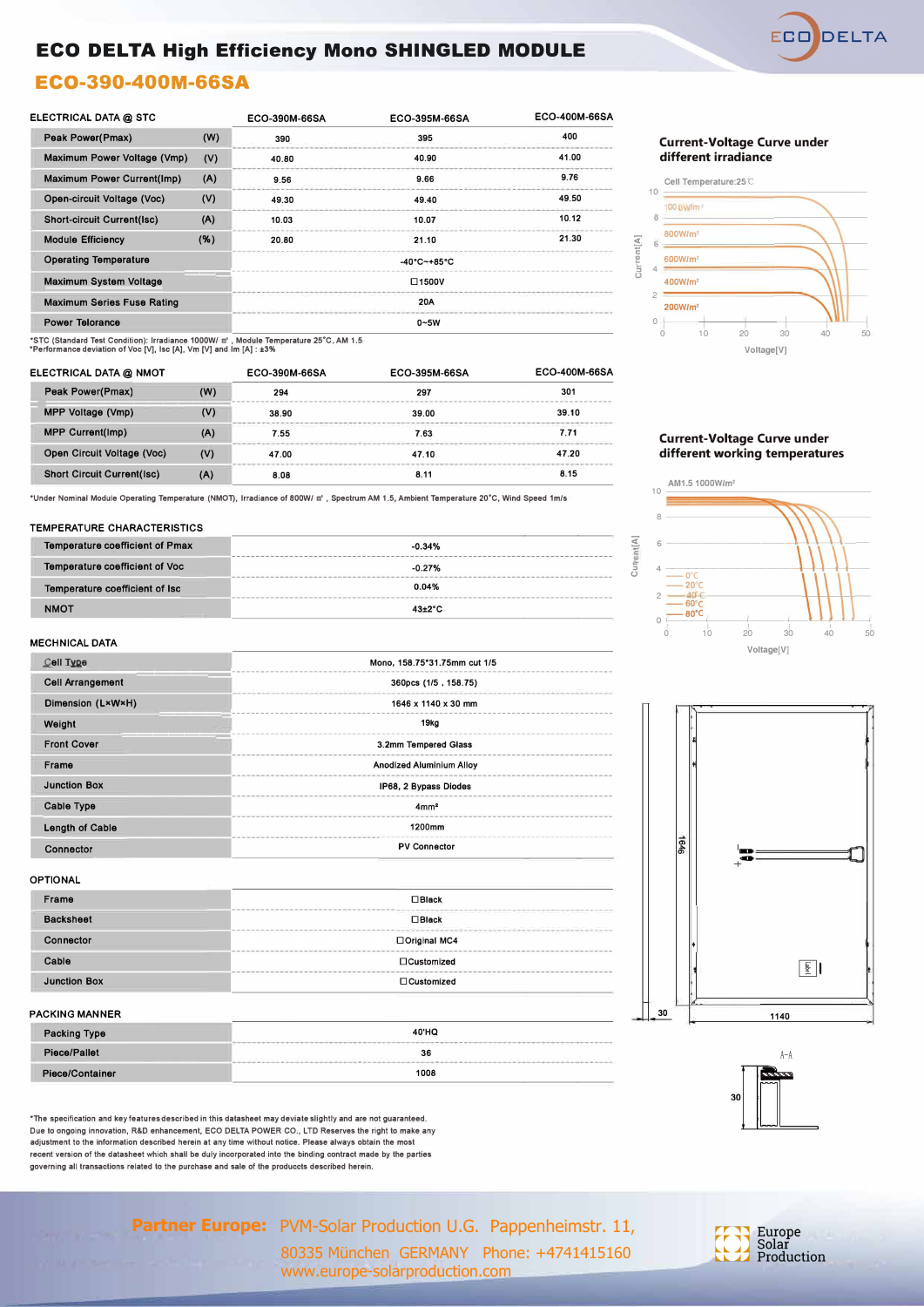

## **ECO DELTA High Efficiency Mono SHINGLED MODULE**



## **Technical features of shingled module (under load)**





**Flexible ECA Relieves the Stress from Bending** 

**Conventional Cell String** 

Meehanieal Load

**Bending Stree Concentrate on the Connect Points** 

#### **Shingled Module process**